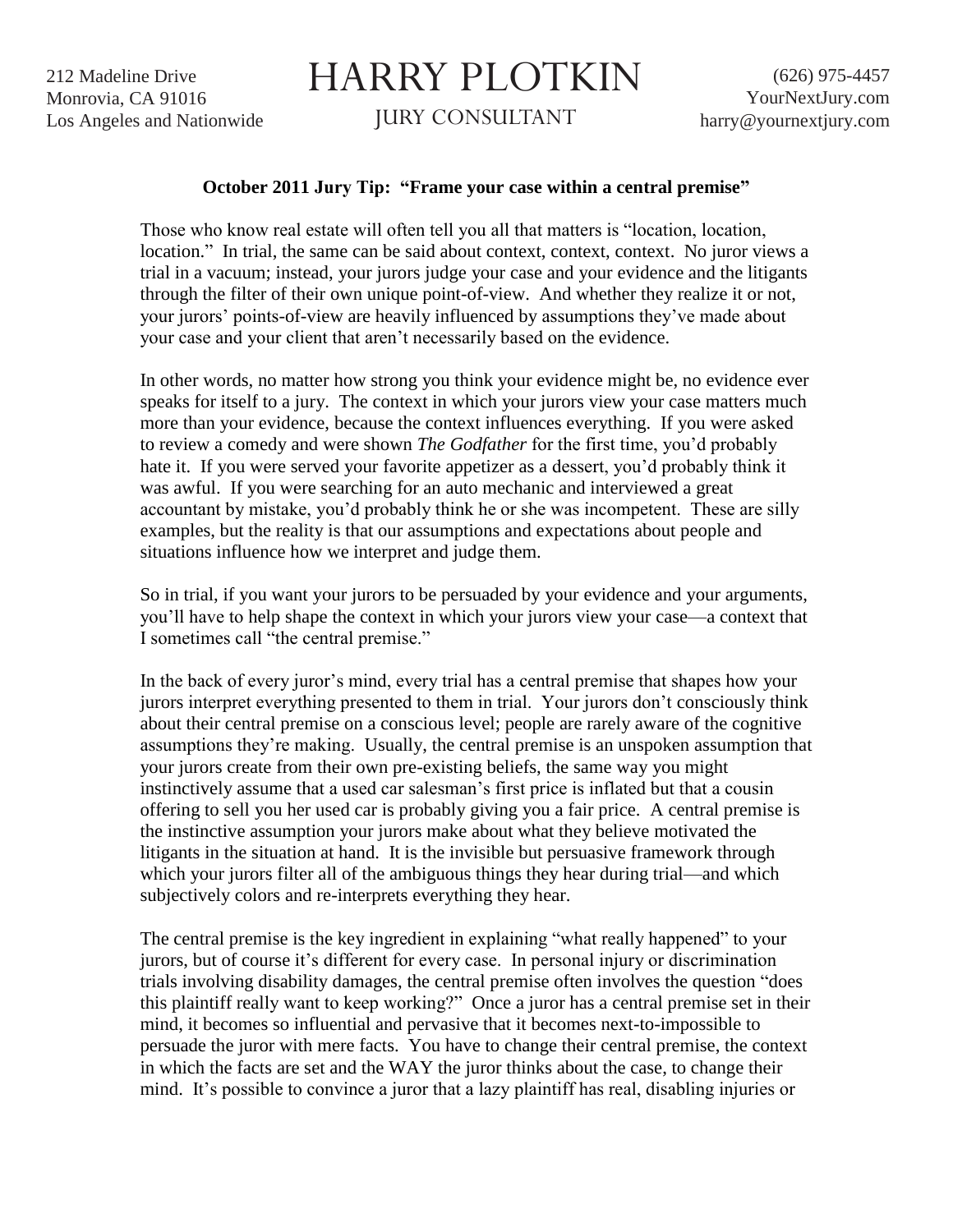deserved a work accommodation, but it's not easy. Once a juror decides that the plaintiff is lazy and doesn't really want to work, that juror will give extra scrutiny and skepticism to evidence about the plaintiff's injuries, experts, and damages.

The central premise in medical malpractice trials often involves the jurors' opinion of whether or not the situation was truly an obvious emergency. Jurors who are convinced that a plaintiff's symptoms indicated an "emergency situation" will judge the evidence and actions and inactions and potential negligence of doctors and hospitals by a much different standard than those who don't view the obvious symptoms or red flags as obvious emergencies. Here's another example: in recent years, the central premise of many business trials has involved the recession. In employment trials, intellectual property trials, and unfair competition trials, I have seen jurors judge the actions of a company according to how the economy was doing at the time, often giving companies much more leeway if they believe the company was motivated by financial distress. It may not seem to be legally relevant, but jurors will usually view the identical actions of booming and struggling companies differently, so the central premise matters.

Obviously, not every assumption your jurors make is the "central premise" of your case. You will have to identify which assumption about your case is truly the most important in determining how jurors might view your case and interpret your evidence differently, based on what they're assuming. Jurors make many assumptions during trial about all kinds of things—who to trust, what really happened, how the verdict is going to impact the community—but the one assumption that will primarily influence how they view the trial is how they feel about the motives of the plaintiff and defendant.

One of your most essential goals in trial should be to establish a favorable central premise in your jurors' minds by identifying the facts that best establish, for your jurors, what the parties were really interested in doing. You need to figure out the most important battle to win in trial, by identifying the issue that is the most telling about whether or not your client did the right or wrong thing. Often, the issue may be seemingly irrelevant in the eyes of the law and to liability, but that doesn't matter to your jurors. What they find important makes it relevant.

Keep in mind that your central premise is often removed from the liability issues in your case. In a product liability trial for example, the central premise may often involve how committed to safety and testing the manufacturer was. These issues are completely separate from whether or not the product was safe, but how serious the company seemed to take safety testing tells your jurors everything they think they need to know about how likely the company would be to knowingly sell a defective product. The next time you get ready for a jury trial, think about the central premise that will get jurors to trust your client. What back-story will you need to tell to convince your jurors that your client was honestly motivated, and how can you convince them that your client was committed to doing the right thing all along?